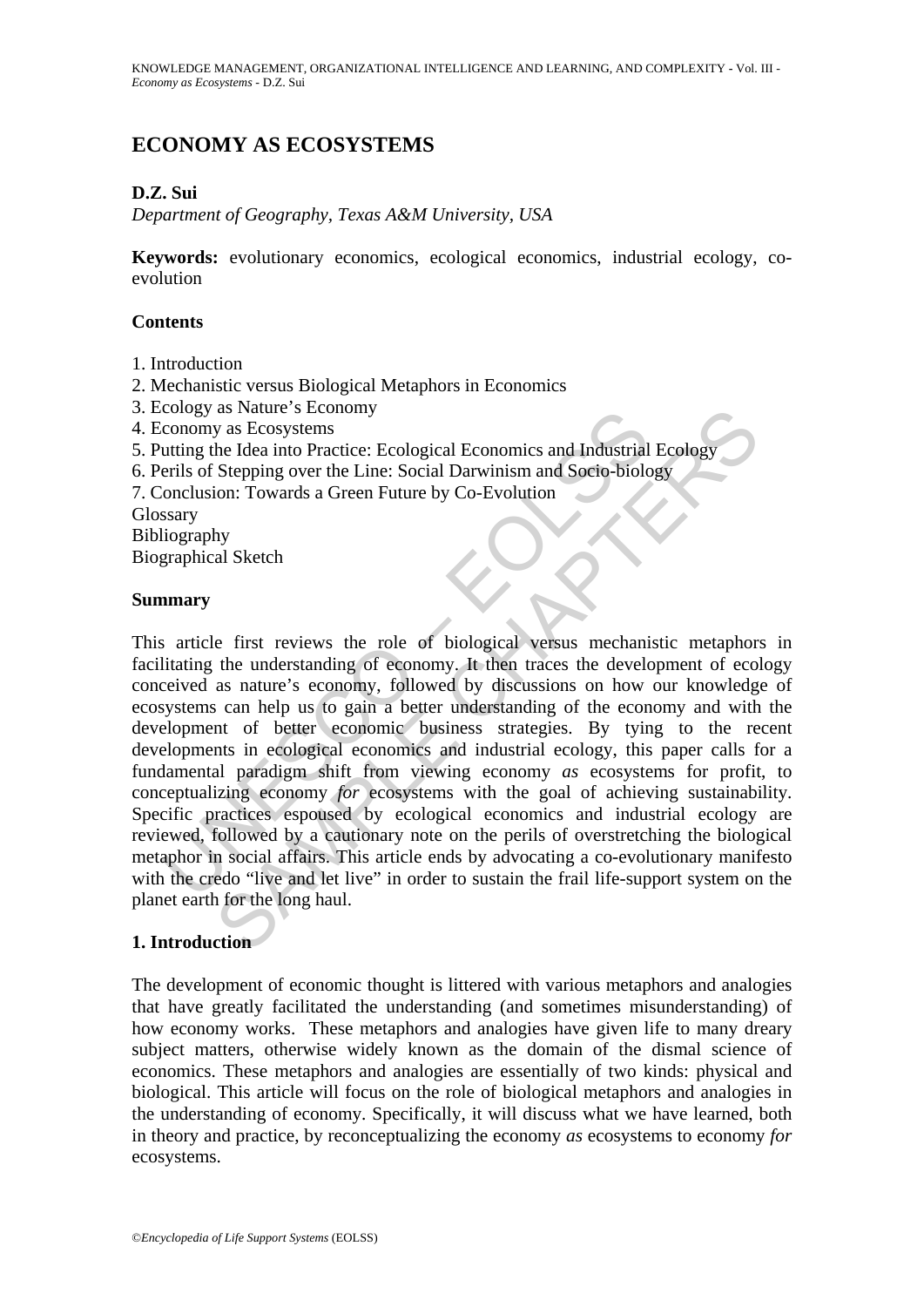This article is organized into seven sections. After a brief introduction, section two gives an overview of mechanistic and biological metaphors in economic thought. Section three reviews the development of ecology conceptualized as nature's economy. Section four discusses the theoretical and practical implications of conceptualizing economy as ecosystems, followed by an introduction on how to put the idea into practice for sustainable development in ecological economics and industrial ecology. Section six discusses the perils of overstretching the biological metaphor as exhibited in social Darwinism and socio-biology. The last section addresses issues related to sustainable development. This ends by advocating a co-evolutionary paradigm towards a green future.

#### **2. Mechanistic versus Biological Metaphors in Economics**

Human thinking and cognitive abilities are inherently metaphorical, and scholars have paid increasing attention to the role of metaphors in economic theories and models. Generally speaking, most models developed in economics are based upon either a physical/mechanistic metaphor or a biological/ecological metaphor. The root metaphor in neo-classic economics focusing on equilibrium (decreasing returns) is a mechanistic one, and the concept of evolutionary economics is motivated by a biological metaphor, which concentrates on disequilibrium (increasing returns).

man thinking and cognitive abilities are inherently metaphorical,<br>a increasing attention to the role of metaphors in economic the<br>erally speaking, most models developed in economics are ba<br>sical/mechanistic metaphor or a b nking and cognitive abilities are inherently metaphorical, and scholars lising attention to the role of metaphors in economic theories and mood speaking, most models developed in economics are based upon eith ecchanistic m The mechanistic metaphor embedded in classic economics has a built-in deterministic and ahistorical ontology. Inspired by a mechanistic metaphor, the economy is conceptualized more or less like a gigantic machine, composed of parts, and economics is the study of the interaction of those parts. Here, aspects of human life are determined and represented by the calculus of variation, and human agents have no choice but to behave in accordance with physical laws such as the laws of least effort or maximum profit. Such a worldview is also ahistorical: reality is theorized in logical time, not historical time. Motion is completely reversible and gives rise to no qualitative changes.

The epistemology behind a mechanistic metaphor is based upon the Cartesian separation of object and subject and thus is inherently reductionistic. The social physics according to the Newtonian mechanistic metaphor always reduces the complexity of the real world to elemental components in order to facilitate analytical treatment. Implicit in the various propositions in classic and neo-classic economics, the centrality of rational individuals is assumed and human irrationalities are not considered.

The mechanistic metaphor also imposes a strong sense of teleology on the system we model. The purpose of the system is to optimize or maximize everybody's objective function. In fact, the meaning of life has been reduced to maximize certain utility functions according to the mechanistic worldview. Despite its analytical elegance and contributions to the development of neoclassic economic theories, more and more economists and non-economists alike have realized that neoclassic economics according to a Newtonian mechanistic metaphor only present us a very partial, limited view of reality. In most cases, they have generated more heat than light in our quest to understand the world and the conclusions reflect more the internal logic of the mechanistic metaphor rather than the phenomenon itself to be modeled.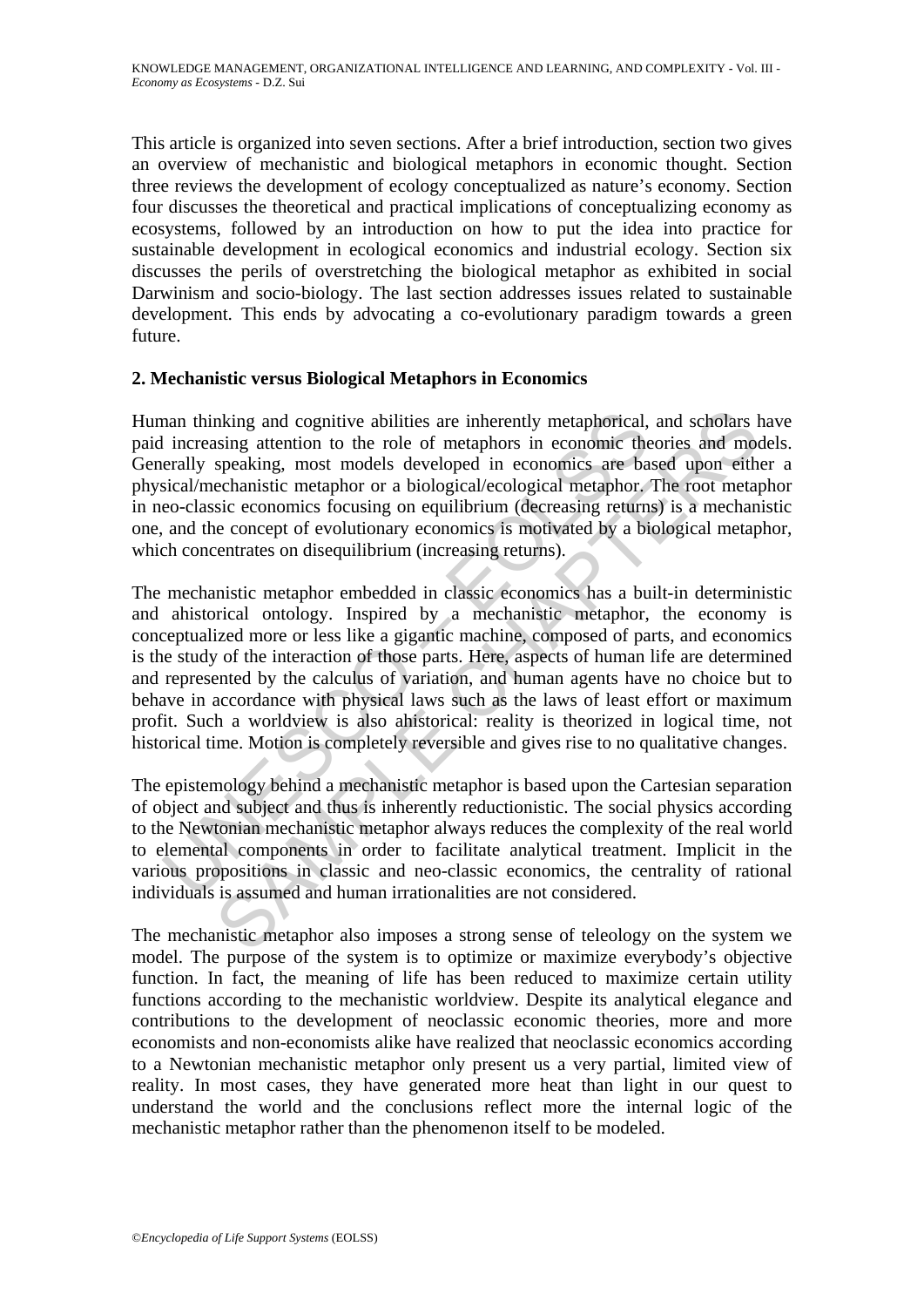The development of evolutionary economics was motivated by a biological metaphor in general, and evolutionary thinking in particular. Its ontology rejects the Laplacian dream of full mathematical determinacy. Instead, the world is assumed to be a result of the interplay between chance and necessity. The simultaneous randomness and determinacy accentuate historical process and irreversible change. Reality is not only path-dependent but also non-linear in its dynamics -- small changes can provoke wider reverberations throughout the entire system. Its epistemology denies the understanding of the whole by analyzing its parts. Instead of viewing the world as a gigantic machine, the world is conceptualized as composed of an entangled, complicated web and economics is about the evolution (the dynamics) of the web as manifested by the interaction among each strand in the web. The emergent behavior and spontaneous growth (order out of chaos) should be treated as the norm. In contrast to classical or neoclassical economics, evolutionary economics assumes no teleology -- the wider system is not necessarily improving or pursuing some ultimate goal of perfectibility. The best one can expect is a temporary suboptimal result of a constantly evolving, unpredictable process. According to the biological metaphor, economic research can be conducted at the individual (ontogenetic), organizational (phylogenetic), or societal (ecosystem) levels in order to better understand how individuals, organizations, and society as a whole adapt to new technological innovations.

### **3. Ecology as Nature's Economy**

roving or pursuing some ultimate goal of perfectibility. The best of porary suboptimal result of a constantly evolving, unpredictable phe biological metaphor, economic research can be conducted ogenetic), organizational (p or pursuing some ultimate goal of perfectibility. The best one can expect suboptimal result of a constantly evolving, unpredictable process. Accordibility (i.e., organizational (phylogenetic), or societal (ecosystem) level The relationship between economic and ecological thinking is a complicated one. They have mutually influenced each other perhaps since the dawn of civilization. To understand fully how an ecological metaphor can help us untangle complex economic relationships, we should first have a general idea of how economics has influenced ecological thinking. The word "ecology" was coined by Ernst Haeckel, a German zoologist, who applied the term oekologie to the "relation of the animal both to its organic as well as its inorganic environment." The word comes from the Greek oikos, meaning "household, home, or place to live." Thus ecology deals with the organism and its environment. The word "environment" includes both other organisms and physical surroundings. It involves relationships between individuals within a population and between individuals of different populations. These interactions between individuals, between populations, and between organisms and their environment form ecological systems, or ecosystems. Ecology has been defined variously as "the study of the interrelationships of organisms with their environment and each other," as "the economy of nature," and as "the biology of ecosystems."

Starting around the turn of the twentieth century, ecologists began to view nature as a big economic workshop and described organisms as traders or economic persons. To an ecologist, every day from sunrise until sunset, myriads of plant laboratory factories, workshops and industries on the surface of planet earth are incessantly occupied, adding each its little contribution to the general flow of organic wealth. The new science of ecology increasingly reflected the dominant ideology of the market economy. Plants are treated as producers. Animals are regarded as either first-order or second-order consumers. "Niche" is conceived as the status or occupation of an organism in the community. H.G. Wells and Julian Huxley even called ecology the extension of economics to the whole world of life.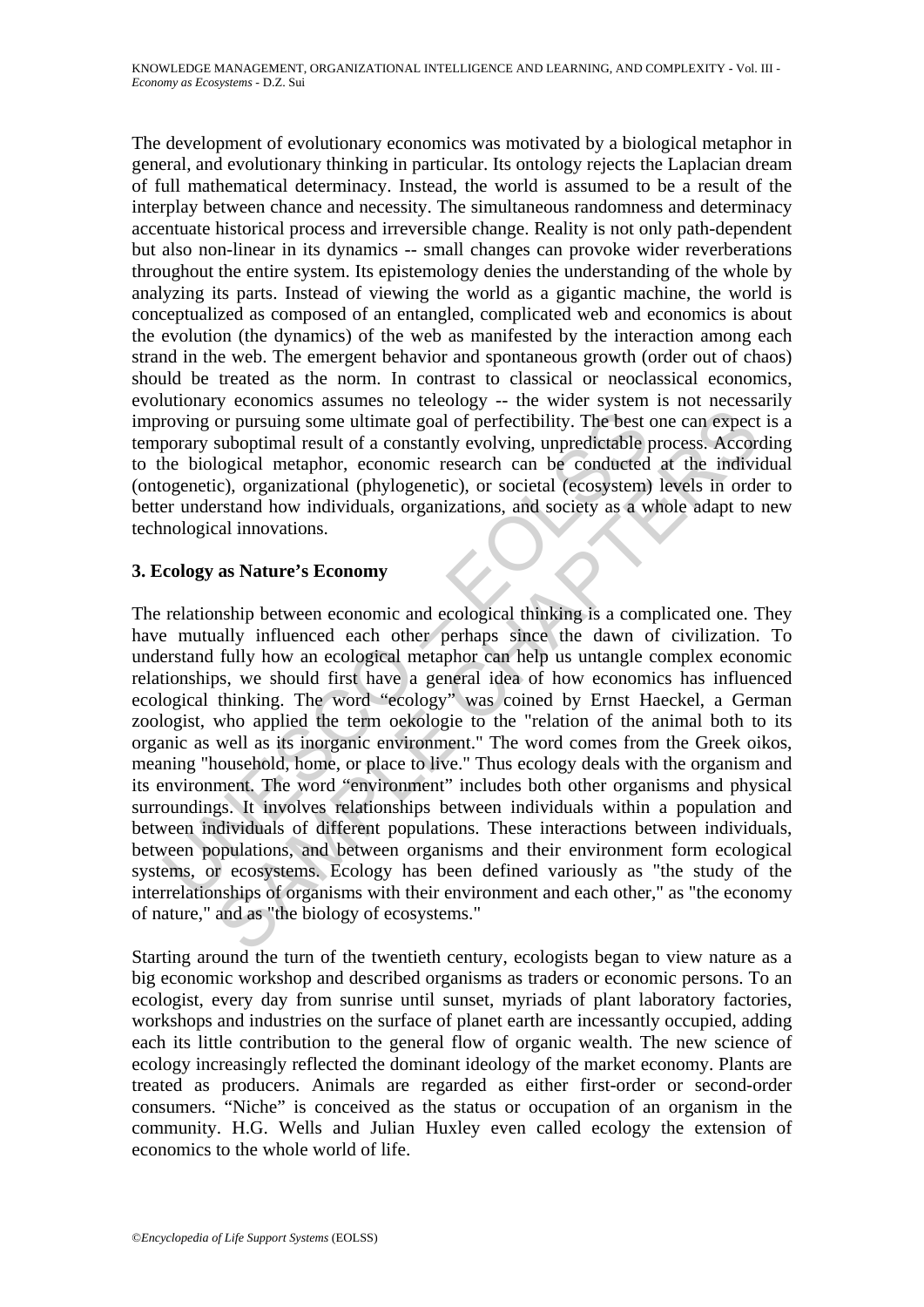Until the mid-twentieth century ecology lacked a strong conceptual base. The development of system ecology after WWII made ecology focus on the concept of the ecosystem -- a functional unit consisting of interacting organisms and all aspects of the environment in any specific area. An ecosystem contains both the nonliving (abiotic) and living (biotic) components through which nutrients are cycled and energy flows. To accomplish this cycling and flow, an ecosystem must possess a number of structured interrelationships between soil, water, and nutrients, on the one hand, and producers, consumers, and decomposers on the other. Ecosystems function by maintaining a flow of energy and a recycling of materials through a series of steps of eating and being eaten, of utilization and conversion, known widely as the food chain. Ecosystems tend to move toward maturity, or stability, and in doing so they pass from a less complex to a more complex state. This directional change is called succession. Whenever an ecosystem is used, and exploitation is maintained -- as when a pond is kept clear of encroaching plants or a woodland is grazed by domestic cattle -- the maturity of the ecosystem is effectively postponed.

coaching plants or a woodland is grazed by domestic cattle --<br>tystem is effectively postponed.<br>
major functional unit of the ecosystem is the population. It<br>
tritional niche, related to its role in energy flow and nutrient g plants or a woodland is grazed by domestic cattle -- the maturity of<br>is effectively postponed.<br>
functional unit of the ecosystem is the population. It occupies a certic<br>
functional unit of the ecosystem is the population The major functional unit of the ecosystem is the population. It occupies a certain functional niche, related to its role in energy flow and nutrient recycling. Both the environment and the amount of energy fixation in any given ecosystem are limited. When a population reaches the limits imposed by the ecosystem, its numbers must stabilize or decline from disease, starvation, strife, low reproduction, or other behavioral and physiological reactions. Changes and fluctuations in the environment represent selective pressure upon the population to which it must adjust. The ecosystem has historical aspects: the present is related to the past and the future to the present. Thus the ecosystem is the one concept that unifies plant and animal ecology, population dynamics, behavior, and evolution.

The principles underlying the study of ecosystems are based on the view that all elements of a life-supporting environment of any size, whether natural or man-made, are parts of an integral network in which each element interacts directly or indirectly with all others and affects the function of the whole. All ecosystems are contained within the largest of them, the ecosphere, which encompasses the entire physical Earth (geosphere) and all of its biological components (biosphere). The concept of ecosystems dovetails nicely with the agronomic and industrial view of nature as a storehouse of exploitable material resources. Energy, more accurately than "food", is the medium of exchange in the economy of nature, like money in the human economy.

> TO ACCESS ALL THE **16 PAGES** OF THIS CHAPTER, Visit: [http://www.eolss.net/Eolss-sampleAllChapter.aspx](https://www.eolss.net/ebooklib/sc_cart.aspx?File=E1-29-04-06)

- - -